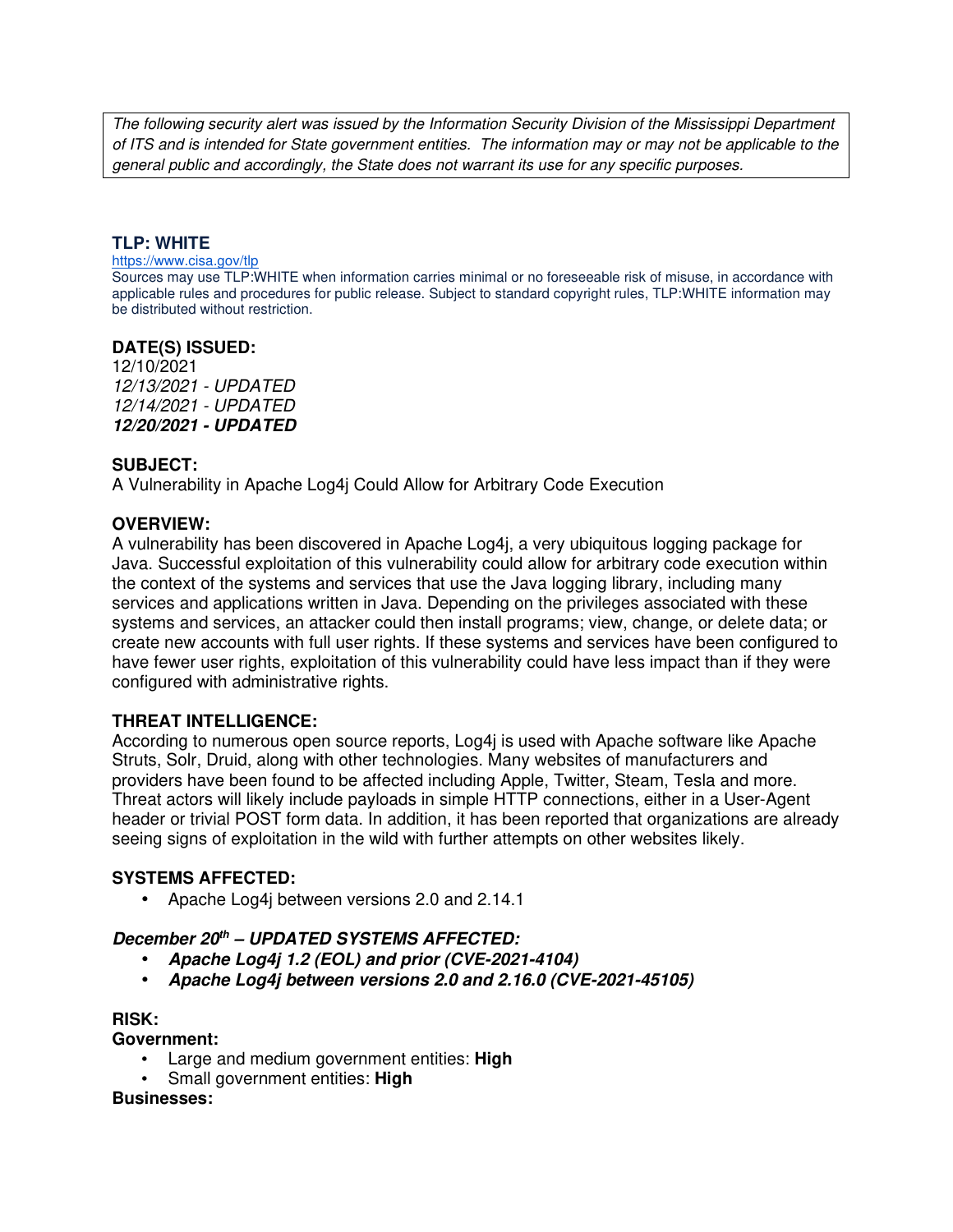- Large and medium business entities: **High**
- Small business entities: **High**

# **Home users: High**

# **TECHNICAL SUMMARY:**

A vulnerability has been discovered in Apache Log4j, a very ubiquitous logging package for Java. This vulnerability resides in the JNDI lookup feature of the log4j library. The JNDI lookup feature of log4j allows variables to be retrieved via JNDI - Java Naming and Directory Interface. This is an API that provides naming and directory functionality to Java applications. While there are many possibilities, the log4j API supports LDAP and RMI (Remote Method Invocation). An attacker who can control log messages or log message parameters can execute arbitrary code loaded from LDAP servers when message lookup substitution is enabled.

Successful exploitation of this vulnerability could allow for arbitrary code execution within the context of the systems and services that use the Java logging library, including many services and applications written in Java. Depending on the privileges associated with these systems and services, an attacker could then install programs; view, change, or delete data; or create new accounts with full user rights. If these systems and services have been configured to have fewer user rights, exploitation of this vulnerability could have less impact than if they were configured with administrative rights.

# *December 20th – UPDATED TECHNICAL SUMMARY:*

*Two new vulnerabilities have been discovered in Apache Log4j. These include CVE-2021- 4104 & CVE-2021-45105:*

- *CVE-2021-4104 involves an untrusted deserialization flaw affecting Log4j version 1.2 (No fix available; Upgrade to version 2.17.0). This issue only affects Log4j 1.2 when specifically configured to use JMSAppender, which is not the default. Apache Log4j 1.2 reached end of life in August 2015. Users should upgrade to Log4j 2 as it addresses numerous other issues from the previous versions. The impact to confidentiality, integrity and availability is high, but the attack complexity is much higher for a successful exploitation as it requires a nondefault configuration.*
- *CVE-2021-45105 is a denial-of-service vulnerability affecting Log4j versions from 2.0-beta9 to 2.16.0 (Fixed in version 2.17.0).*

# **RECOMMENDATIONS:**

The following actions should be taken:

- Apply the latest patches (version 2.15.0) provided by Apache after appropriate testing.
- Run all systems and services as a non-privileged user (one without administrative privileges) to diminish the effects of a successful attack.
- Apply the Principle of Least Privilege to all systems and services.

# **December 13th – UPDATED RECOMMENDATIONS:**

- Run the "Log4Shell" Vulnerability Tester provided by Huntress to test whether your applications are vulnerable to CVE-2021-44228 (please see references for the Huntress link).
- Check the GitHub repository listed in the reference section to see all the Security Advisories & Bulletins related to CVE-2021-44228, which include applications affected,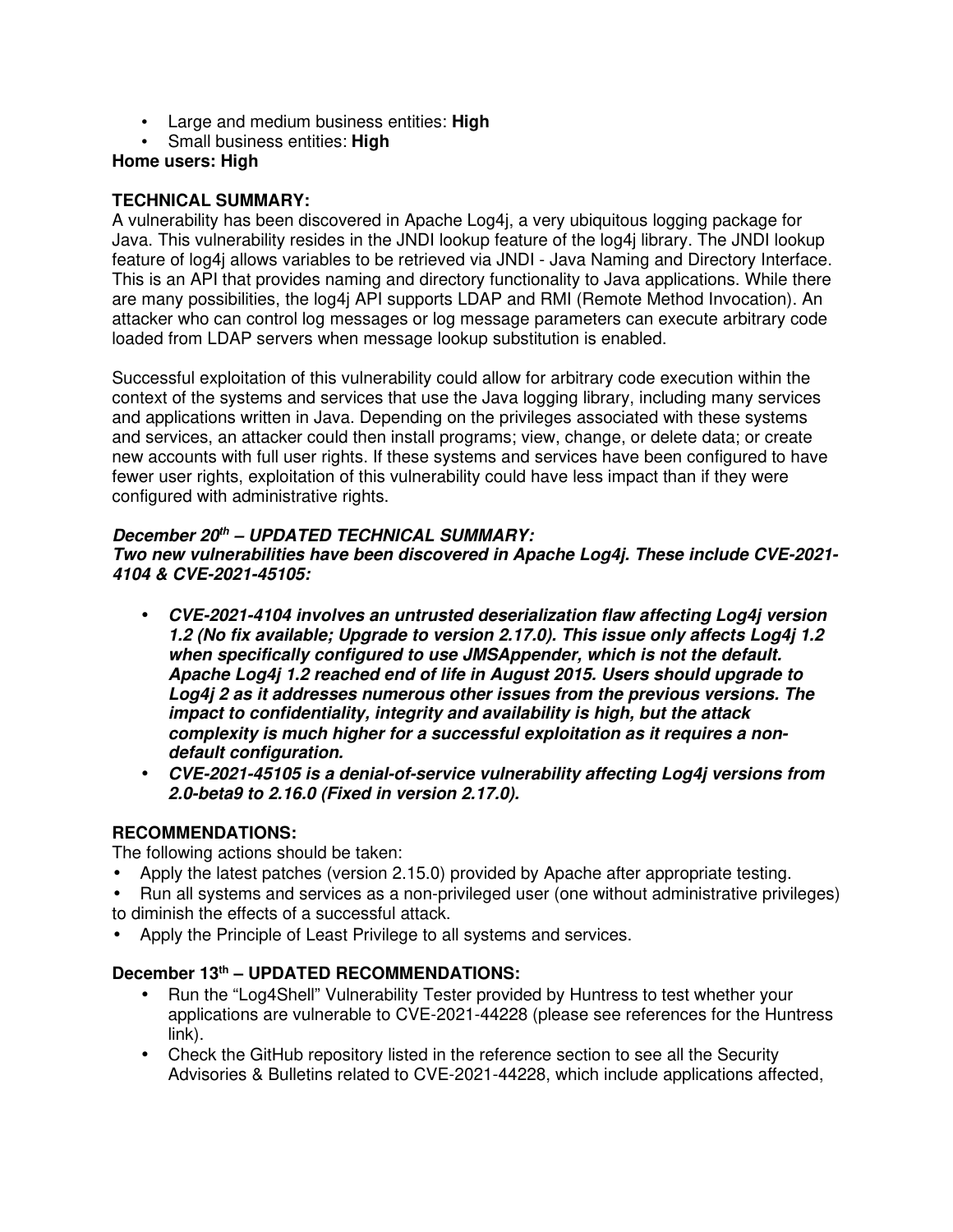version numbers, and the associated patches that should be implemented if you have the affected version in your environment.

# **December 14th – UPDATED RECOMMENDATIONS:**

• The previous patch iteration 2.15.0 does not fully remediate the vulnerability and thus it is recommended to apply the latest patch (version 2.16.0).

# *December 20th – UPDATED RECOMMENDATIONS:*

- *Apache has released log4j version 2.17.0 due to two new vulnerabilities being discovered (CVE-2021-45105 and CVE-2021-4104). It is recommended to apply the latest patch (version 2.17.0).*
- *We have released a CIS Log4j Response Resource Page, which includes the most up to date information regarding our Log4j Vulnerability response and the proper mitigations that should be taking place in your environment. It also includes a play book outlining the actions that should be taken for detecting, analysis, patching, and reaching out to the MS-ISAC for additional assistance regarding Log4j.*

# **REFERENCES:**

**CVE:** https://cve.mitre.org/cgi-bin/cvename.cgi?name=CVE-2021-44228

# **SANS Technology Institute:**

https://isc.sans.edu/diary/28120

### **ZDNet:**

https://www.zdnet.com/article/security-warning-new-zero-day-in-the-log4j-java-library-is-alreadybeing-exploited/

### **Ars Technica:**

https://arstechnica.com/information-technology/2021/12/minecraft-and-other-apps-face-seriousthreat-from-new-code-execution-bug/

**December 13th – UPDATED REFERENCES: GitHub:** https://gist.github.com/SwitHak/b66db3a06c2955a9cb71a8718970c592

**Huntress Log4Shell Tool:** https://log4shell.huntress.com/

**December 14th – UPDATED REFERENCES: Apache:** https://logging.apache.org/log4j/2.x/

*December 20th – UPDATED REFERENCES: Apache: https://logging.apache.org/log4j/2.x/*

*CIS Log4j Playbook: https://www.cisecurity.org/log4j-zero-day-vulnerability-response/*